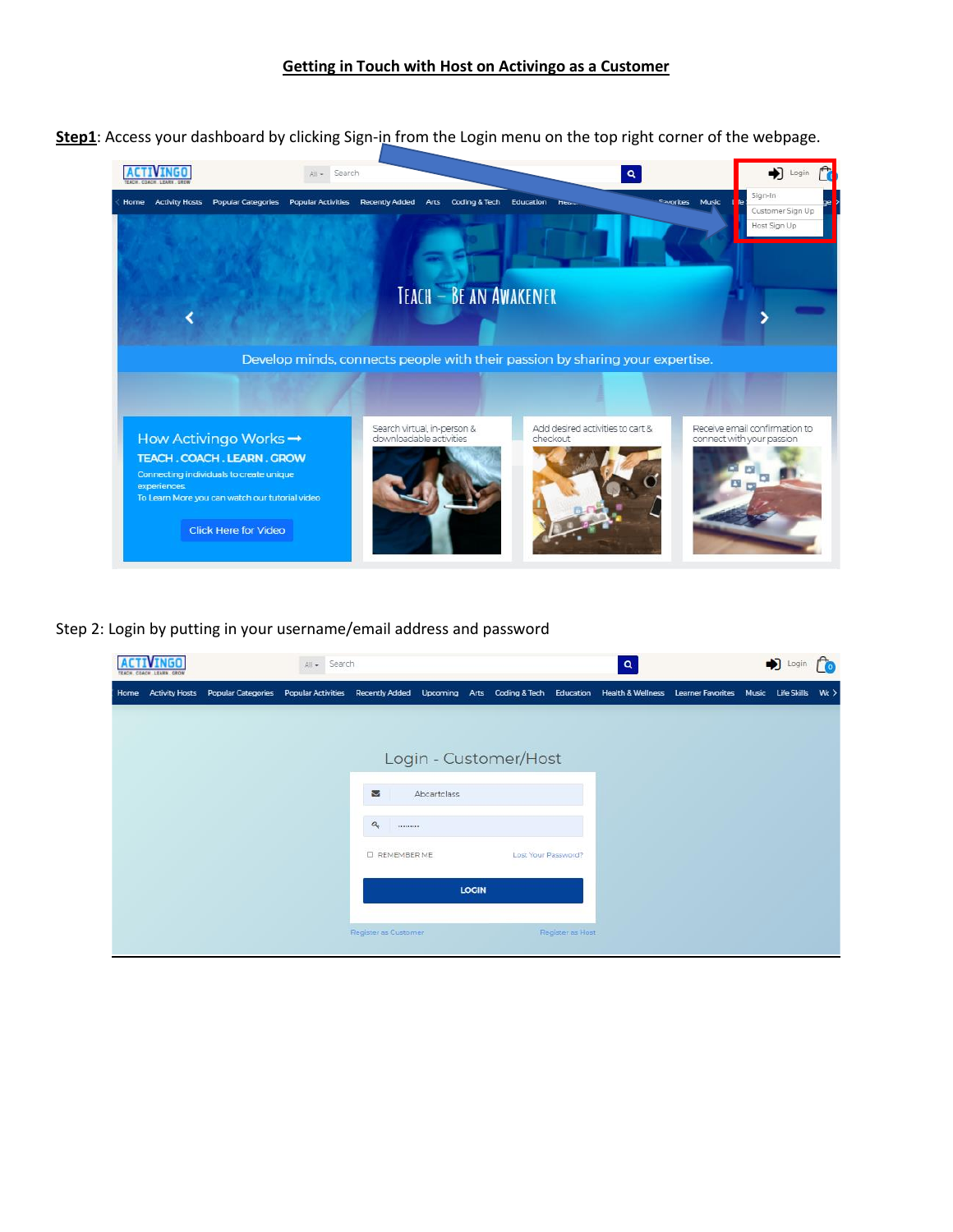Step 3: You can access anyone of the 6 modules available to you. To get in touch with a Host, click on "Order History" (note: Host from whom you have purchased an activity will be available)

|      |                       |                                                           | Search<br>All -                             |                           |                                                         |                 |                       | Q |                                   | Hi Soley                            |  |
|------|-----------------------|-----------------------------------------------------------|---------------------------------------------|---------------------------|---------------------------------------------------------|-----------------|-----------------------|---|-----------------------------------|-------------------------------------|--|
| Home | <b>Activity Hosts</b> | <b>Recently Viewed</b>                                    | <b>Popular Categories</b>                   | <b>Popular Activities</b> | <b>Recently Added</b>                                   | Recommendations | Coding & Tech<br>Arts |   | Education                         | Health & Wellness Learner Favorit > |  |
|      |                       |                                                           | <b>Welcome Soleyr to Customer Dashboard</b> |                           |                                                         |                 |                       |   |                                   |                                     |  |
|      |                       | Login & security<br>Edit name, address, and mobile number |                                             |                           | Orders History<br>Activity Orders                       |                 |                       |   | Calendar<br>Activity Calendar     |                                     |  |
|      |                       | <b>Contact Support</b><br>Contact to Activingo Support    |                                             | Æ                         | Customer Loyalty Program<br>Birthday Gifts, Offers etc. |                 |                       |   | Messages<br>Send Messages To Host |                                     |  |

Step 4: Once you are in Order History module, you have the option of sending a message by clicking on the  $\bullet$ , which will open your order summary.

|               |                               | Search<br>Q<br>$All -$                                                                                                                                |                          |                              |                  |                   |
|---------------|-------------------------------|-------------------------------------------------------------------------------------------------------------------------------------------------------|--------------------------|------------------------------|------------------|-------------------|
|               | Home<br><b>Activity Hosts</b> | <b>Recently Viewed</b><br><b>Popular Categories</b><br><b>Popular Activities</b><br>Coding & Tech<br><b>Recently Added</b><br>Recommendations<br>Arts | Education                | <b>Health &amp; Wellness</b> |                  | Learner Favorit > |
|               |                               | <b>Order History</b>                                                                                                                                  |                          |                              |                  |                   |
|               | # Order #.                    | <b>Activity Name</b>                                                                                                                                  | Date created Order Total |                              | <b>Status</b>    | Actions           |
|               | OD16323059033864              | 60 Minutes Virtual Ongoing activity Create eLearning in Adobe Captivate for all                                                                       | 2021-09-22               | \$0.08                       | Refunded         | ۰                 |
| 12            | OD16322192990398              | 15 Minutes Virtual Ongoing activity Complimentary Session to Create eLearning in Adobe Captivate for all                                              | 2021-09-21               | \$0                          | Completed        |                   |
| 13            | OD16322191066884              | 15 Minutes Virtual Ongoing activity Complimentary Session to Create eLearning in Adobe Captivate for all                                              | 2021-09-21               | \$0                          | <b>Completed</b> | œ.                |
| $\frac{1}{4}$ | OD16319099416498              | 15 Minutes Virtual Ongoing activity Complimentary Session to Create eLearning in Adobe Captivate for all                                              | 2021-09-17               | \$0                          | Completed        |                   |
| <b>S</b>      | OD16319098694503              | 15 Minutes Virtual Ongoing activity Complimentary Session to Create eLearning in Adobe Captivate for all                                              | 2021-09-17               | \$0                          | <b>Completed</b> |                   |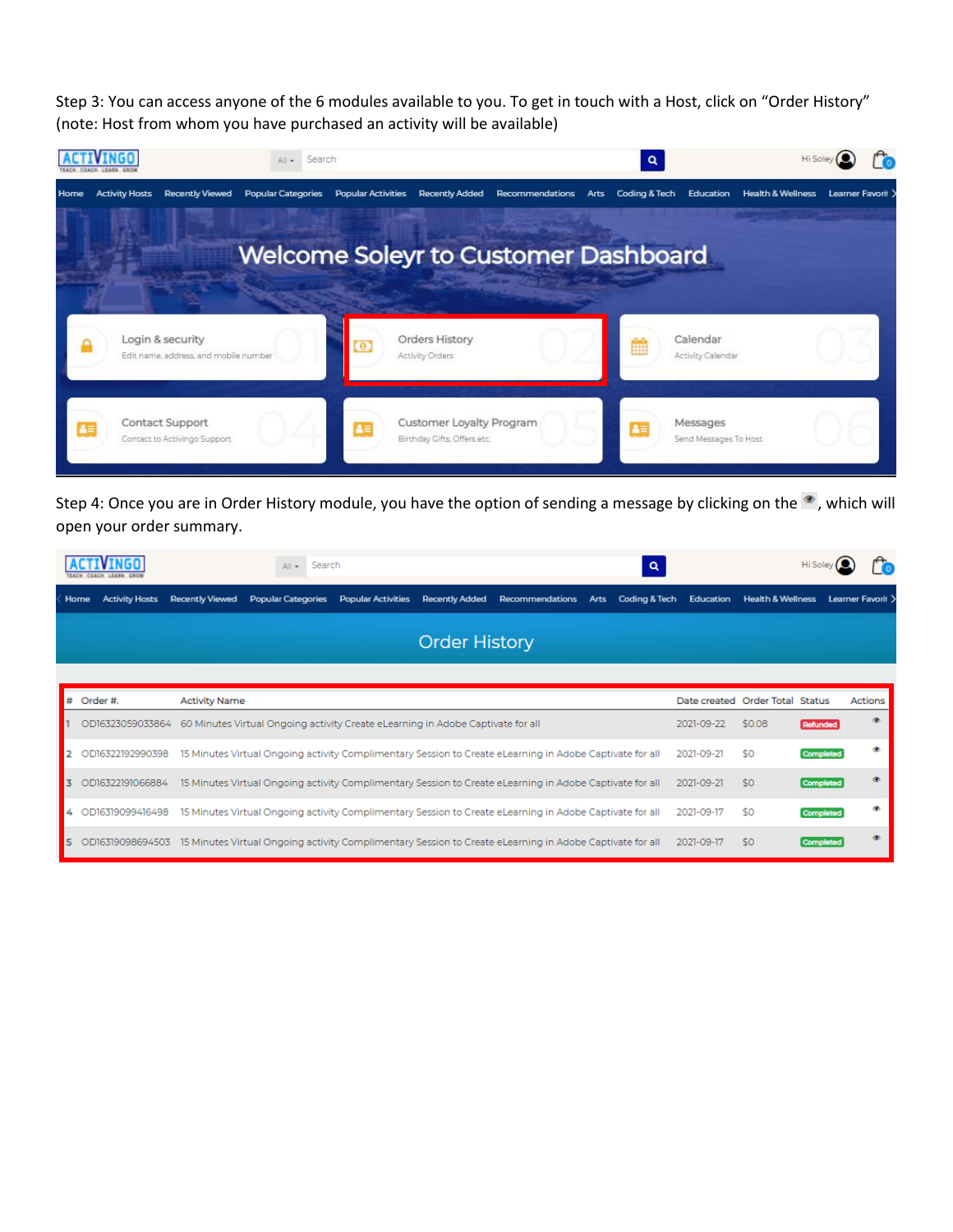Step 5: Once you are in Order summary, you have the option of sending a message by clicking on the . which will open your order summary. Click on "Contact to Host"

|      |                       |                         | Search<br>$All -$                             |                                   |                                                                                        | $\alpha$              |                 |                   |  |
|------|-----------------------|-------------------------|-----------------------------------------------|-----------------------------------|----------------------------------------------------------------------------------------|-----------------------|-----------------|-------------------|--|
| Home | <b>Activity Hosts</b> | <b>Recently Viewed</b>  | <b>Popular Categories</b>                     | Popular Activities Recently Added | Recommendations Arts Coding & Tech Education Health & Wellness                         |                       |                 | Learner Favorit > |  |
|      |                       |                         |                                               |                                   | Home / Orders / Order Detail                                                           |                       |                 |                   |  |
|      |                       | Order# OD16322192990398 |                                               |                                   |                                                                                        | Order Date 2021-09-21 | Contact To Host |                   |  |
|      |                       |                         | Captivate for all<br>Order Status: Completed  |                                   | 15 Minutes Virtual Ongoing activity Complimentary Session to Create eLearning in Adobe |                       |                 |                   |  |
|      |                       |                         | \$ 0 via (PAYPAL)<br><b>Total Quantity: 1</b> | Customer Name:                    | <b>Email:</b>                                                                          | Phone:                |                 |                   |  |
|      |                       |                         | Cancel Order                                  |                                   | Order Total: \$0                                                                       |                       |                 |                   |  |
|      |                       |                         | <b>Billing Address</b>                        |                                   | <b>Shipping Address</b>                                                                |                       |                 |                   |  |

Step 6: Clicking on "Contact to Host" will open a dialogue box. You can choose your subject and type your message. Once done, hit "Send Message"

|      |                                       | Search<br>$All -$                                        |                   |                                                                                                                                       |        | Q             | Hi Sole         |  |
|------|---------------------------------------|----------------------------------------------------------|-------------------|---------------------------------------------------------------------------------------------------------------------------------------|--------|---------------|-----------------|--|
| Home | <b>Activity Hosts</b> Recently Viewed |                                                          |                   | Popular Categories Popular Activities Recently Added Recommendations Arts Coding & Tech Education Health & Wellness Learner Favoril > |        |               |                 |  |
|      |                                       | ×                                                        | Subject           |                                                                                                                                       |        |               |                 |  |
|      | Order# OD16322192990398               |                                                          | Type Your Message |                                                                                                                                       |        | $-09-21$<br>4 | Contact To Host |  |
|      |                                       | 15 Minutes V<br>Captivate for<br>Order Status: Completed | Send Message      |                                                                                                                                       |        |               |                 |  |
|      |                                       | \$ 0 via (PAYPAL)<br>Total Quantity: 1 Customer Name:    |                   | Email                                                                                                                                 | Phone: |               |                 |  |
|      |                                       | Cancel Order                                             |                   | Order Total: \$0                                                                                                                      |        |               |                 |  |
|      | <b>Billing Address</b>                |                                                          |                   | <b>Shipping Address</b>                                                                                                               |        |               |                 |  |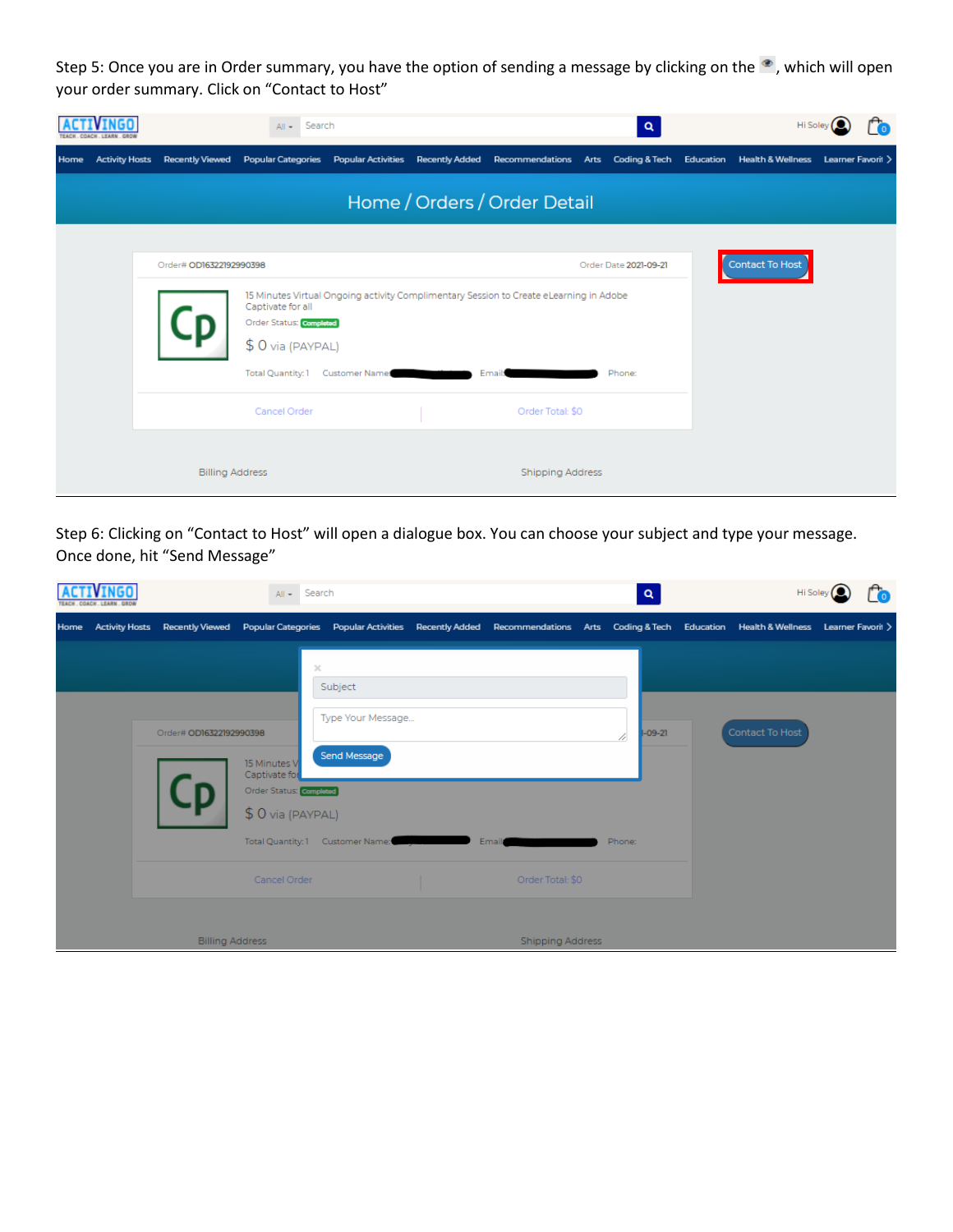Step 7: Once you receive a reply for a host, you will be notified via email that you have message waiting from a host. Click on "View Message" and it will take you to your customer dashboard.



Customer Loyalty Program

Birthday Gifts, Offers etc.

83

Messages

Send Messages To Host

Contact Support

Contact to Activingo Support

 $2 =$